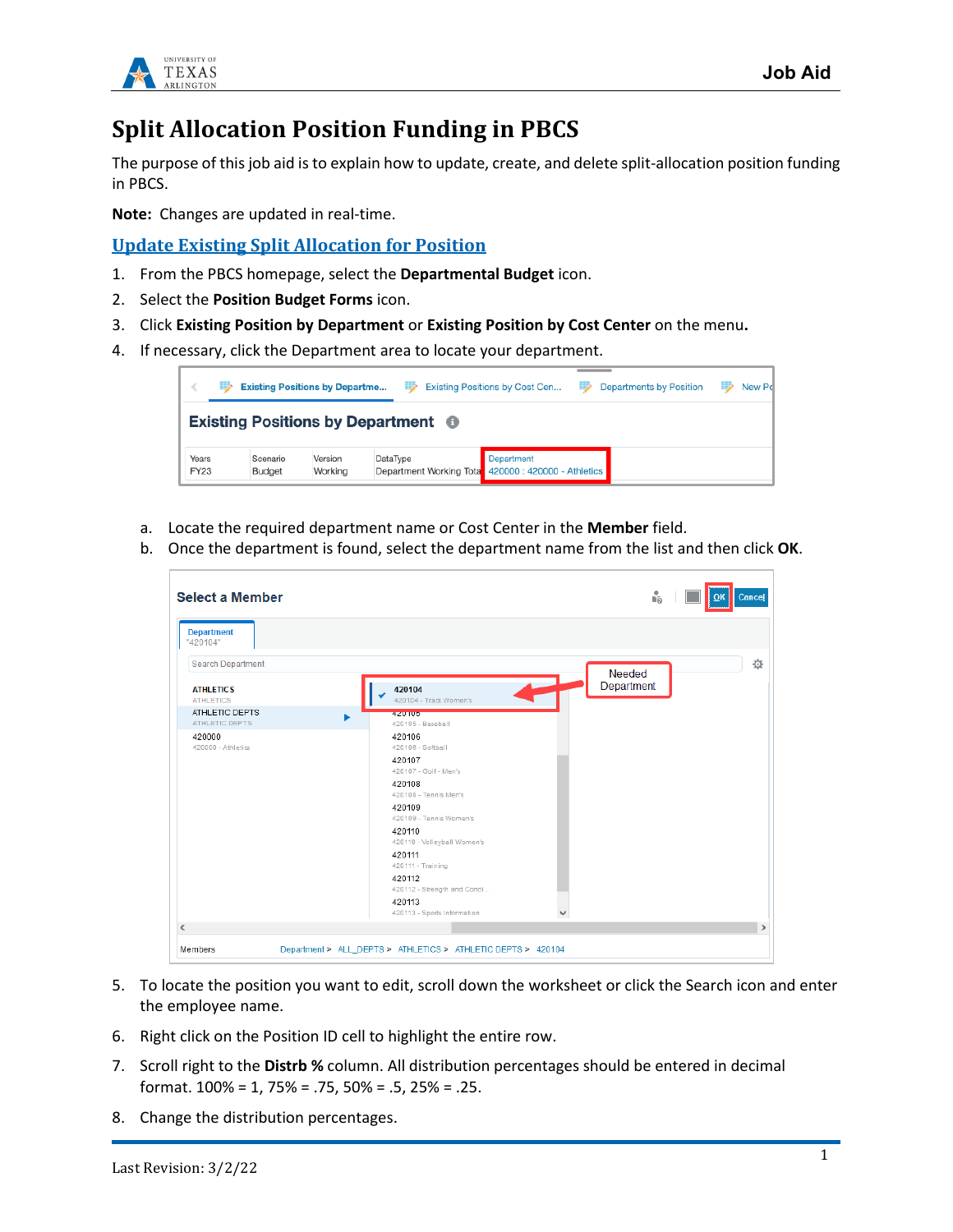

| Distrb %  |  |
|-----------|--|
| 42%       |  |
| 58%       |  |
| $C_{min}$ |  |

#### **Before Change After Change, Not Saved**

| Distrb % |  |
|----------|--|
| 60%      |  |
| 40%      |  |

10. A confirmation window appears ""*The data has been saved*", click OK.



11. If position is in the same department, the distribution can be updated at the same time. If the position is in different departments, it must be updated separately.

### **Create New Split Allocation for Position**

- 1. From the PBCS homepage, select the **Departmental Budget** icon.
- 2. Select the **Position Budget Forms** icon.
- 3. Click **Existing Position by Department** or **Existing Position by Cost Center** on the menu**.**
- 4. If necessary, click the Department area to locate your department.

|                      | <b>Existing Positions by Departme</b> |                    |                                           | ₩        | Existing Positions by Cost Cen                                           | ⋑ | <b>Departments by Position</b> | New Po |
|----------------------|---------------------------------------|--------------------|-------------------------------------------|----------|--------------------------------------------------------------------------|---|--------------------------------|--------|
|                      |                                       |                    | <b>Existing Positions by Department ©</b> |          |                                                                          |   |                                |        |
| Years<br><b>FY23</b> |                                       | Scenario<br>Budget | Version<br>Working                        | DataType | <b>Department</b><br>Department Working Tota 420000 : 420000 - Athletics |   |                                |        |

- a. Locate the required department name or Cost Center in the **Member** field.
- b. Once the department is found, select the department name from the list and click **OK**.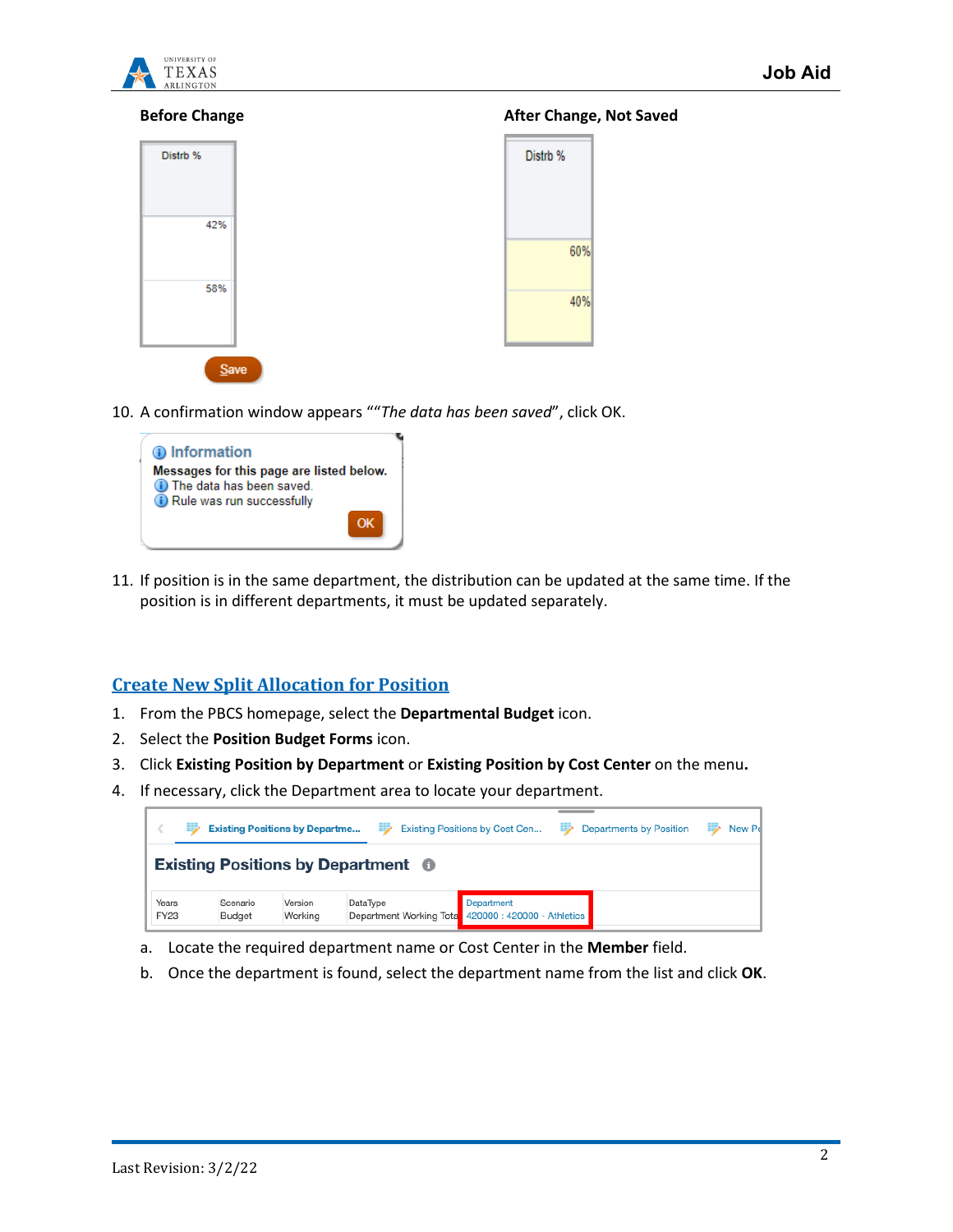

|                                      |                                       | Ů.         |   |
|--------------------------------------|---------------------------------------|------------|---|
| <b>Department</b><br>"420104"        |                                       |            |   |
| <b>Search Department</b>             |                                       | Needed     | 춙 |
| <b>ATHLETICS</b><br><b>ATHLETICS</b> | 420104<br>420104 - Track Women's      | Department |   |
| ATHLETIC DEPTS<br>ATHLETIC DEPTS     | 420109<br>420105 - Baseball           |            |   |
| 420000<br>420000 - Athletics         | 420106<br>420106 - Softball           |            |   |
|                                      | 420107<br>420107 - Golf - Men's       |            |   |
|                                      | 420108<br>420108 - Tennis Men's       |            |   |
|                                      | 420109<br>420109 - Tennis Women's     |            |   |
|                                      | 420110<br>420110 - Volleyball Women's |            |   |
|                                      | 420111<br>420111 - Training           |            |   |
|                                      | 420112<br>420112 - Strength and Condi |            |   |
|                                      | 420113<br>420113 - Sports Information |            |   |
|                                      |                                       |            |   |

5. The Department field will be yellow, indicating the changes have not been saved. Click the gray "Go" arrow to update the form for the new department.

| ⋑                    | <b>Existing Positions by Departme</b>                                                                                                                   |  | Existing Positions by Cost Cen<br>⋗       |            |             |                  |                          | Departments by Position Dev New Positions Dev Other Position Types | - 2                       | Existing Positions - All Depar         |          |                 |
|----------------------|---------------------------------------------------------------------------------------------------------------------------------------------------------|--|-------------------------------------------|------------|-------------|------------------|--------------------------|--------------------------------------------------------------------|---------------------------|----------------------------------------|----------|-----------------|
|                      |                                                                                                                                                         |  | <b>Existing Positions by Department ©</b> |            |             |                  |                          |                                                                    |                           | <b>EVALUATE Actions v</b> Save Refresh |          |                 |
| Years<br><b>FY23</b> | Version<br>DataType<br>Department<br>Scenario<br>Data Format<br>≎<br>Department Working Total 420104:420104 - Track Women's<br><b>Budget</b><br>Working |  |                                           |            |             |                  |                          |                                                                    |                           |                                        |          |                 |
|                      |                                                                                                                                                         |  |                                           |            |             |                  |                          |                                                                    |                           |                                        |          | <b>BegBalan</b> |
|                      |                                                                                                                                                         |  |                                           | Combo Code | Employee ID | Employee<br>Name | Employee<br><b>Class</b> | Owning<br>Department                                               | Position<br><b>Status</b> | <b>Head Count</b>                      | FTE_Load | C I             |

- 6. To locate the position you want to edit, scroll down the data form or click the Search icon and enter the Position ID.
- 7. Highlight the row with the Position ID.
- 8. Right click and select **Copy Position**.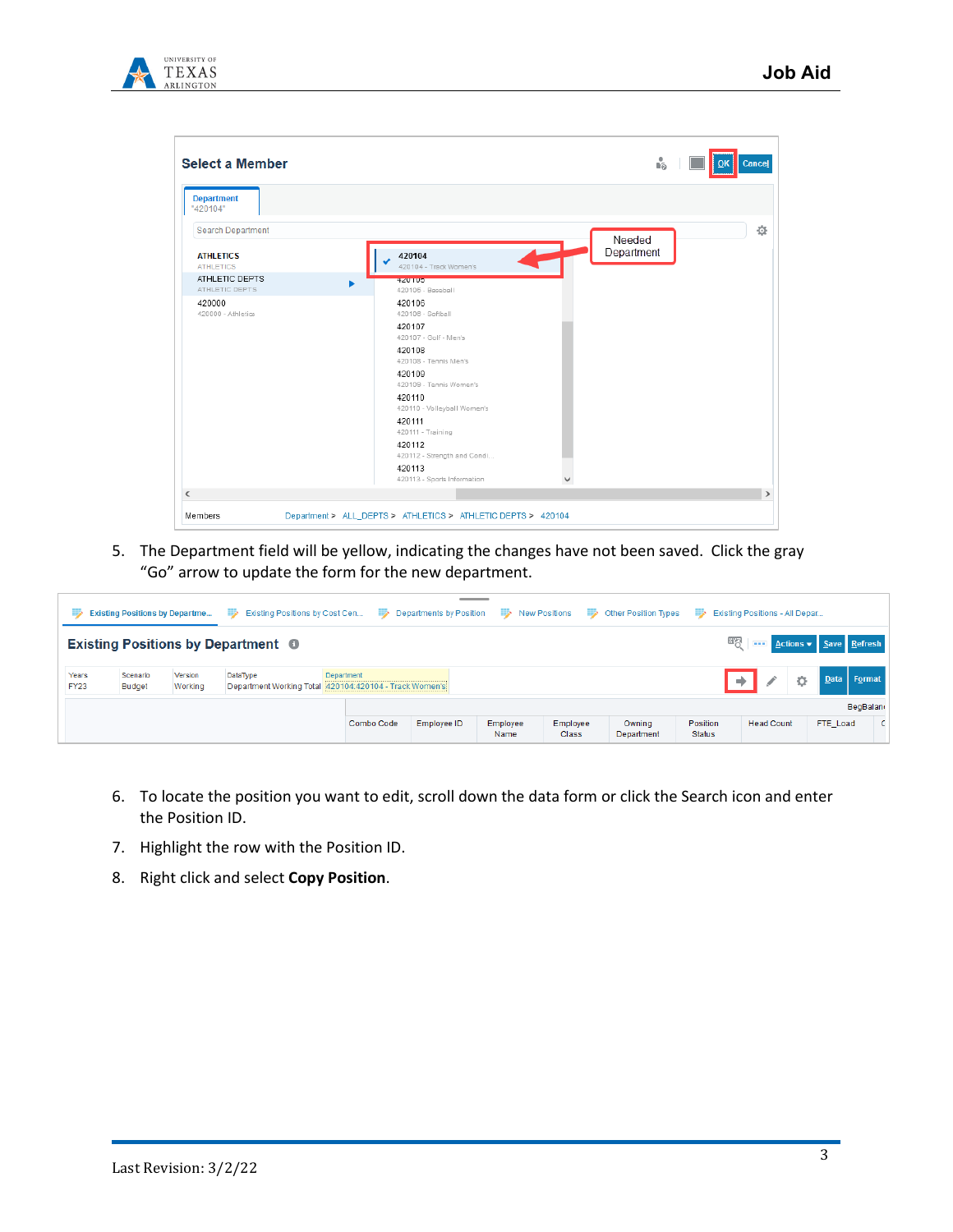

| 53                   | <b>Existing Positions by Departme</b>                      |                    | ⋑                                         |    | Existing Positions by Cost Cen<br>⋑<br>Departments by Position | ⋑     | <b>New Positions</b> | ⋑      | Other Position Tvp > |               |                                               |
|----------------------|------------------------------------------------------------|--------------------|-------------------------------------------|----|----------------------------------------------------------------|-------|----------------------|--------|----------------------|---------------|-----------------------------------------------|
|                      |                                                            |                    | <b>Existing Positions by Department ●</b> |    |                                                                |       | ணத                   | $\sim$ |                      |               | Actions $\overline{\phantom{a}}$ Save Refresh |
|                      |                                                            |                    |                                           |    |                                                                |       |                      |        |                      |               |                                               |
| Years<br><b>FY23</b> | Scenario<br><b>Budget</b>                                  | Version<br>Working | DataType<br>Department Wo                 | C. | Clear Empty Blocks (Rows)                                      |       |                      |        | ٠                    | Data          | Format                                        |
|                      |                                                            |                    |                                           | Q  | <b>Copy Position</b>                                           |       |                      |        |                      |               |                                               |
|                      |                                                            |                    |                                           | C. | <b>Transfer Position</b>                                       | e     | Employee             |        | Owning<br>Department |               | Position                                      |
|                      |                                                            |                    |                                           | Q. | <b>Delete Position</b>                                         |       | <b>Class</b>         |        |                      |               | <b>Status</b>                                 |
|                      | 10010471 ASSISTANT TRACK COACH                             |                    | 470038 INTERCOLLEGIATE A                  | Q. | Vacate Position                                                | am B  | A&P                  | 420104 |                      | <b>Filled</b> |                                               |
|                      | 470038 INTERCOLLEGIATE /<br>10011463 ASSISTANT TRACK COACH |                    |                                           | Q. | Transfer Employee (and Vacate Source Position)                 | dan L | A&P                  | 420104 |                      | Filled        |                                               |
|                      | 10088389 ASSISTANT TRACK COACH<br>470038 INTERCOLLEGIATE A |                    |                                           | G. | Positions by Department                                        |       | A&P                  | 420104 |                      | <b>Filled</b> |                                               |
|                      |                                                            |                    |                                           |    |                                                                |       |                      |        |                      |               |                                               |

The **Action Menu – Copy Position Ruleset** page is displayed.

**NOTE**: Quotation marks are not required, however, if there is one at the front, there must be one at the back.

- 9. Click in the **Destination Cost Center** field and enter the **new** department/cost center to split the position funding. Or, click the "Member Selector" icon to search for the new cost center. Locate the new cost center, select, and click **OK**.
- 10. Click the **Launch** button.

| <b>Action Menu - Copy Position Ruleset</b> |             |         |                      | ů.<br>  Launch    Cancel   |    |
|--------------------------------------------|-------------|---------|----------------------|----------------------------|----|
| * Select Position                          | "P10011463" | ኚ<br>'' | * Source Cost Center | "C470038"                  | q. |
| * Destination Cost Center                  | "C123456"   | ٦       | * Source Department  | "420104"                   | q. |
| * Destination Department                   | "420104"    | q.      | * Select DataType    | "Department Working Total" | q. |
|                                            |             |         |                      |                            |    |

11. A message displays that the copy was successful, and the position now displays two different allocation lines. **Adjust the distribution accordingly**.

| ⋑                     | ____<br><b>New Positions</b><br>⋑<br><b>Existing Positions by Departme</b><br>Existing Positions by Cost Cen<br>⋑<br>Departments by Position<br><b>Other Position Types</b><br>Existing Positions - All Depar<br><b>Allen</b><br>ED. |                    |                                                                      |            |           |                   |            |                    |           |                                     |          |                                                        |  |
|-----------------------|--------------------------------------------------------------------------------------------------------------------------------------------------------------------------------------------------------------------------------------|--------------------|----------------------------------------------------------------------|------------|-----------|-------------------|------------|--------------------|-----------|-------------------------------------|----------|--------------------------------------------------------|--|
|                       | <b>Existing Positions by Department ●</b>                                                                                                                                                                                            |                    |                                                                      |            |           |                   |            |                    |           |                                     |          |                                                        |  |
| Years<br><b>FY23</b>  | Scenario<br><b>Budget</b>                                                                                                                                                                                                            | Version<br>Working | DataType<br>Department Working Total 420104 : 420104 - Track Women's | Department |           |                   |            |                    |           |                                     |          |                                                        |  |
|                       |                                                                                                                                                                                                                                      |                    |                                                                      | BegBalance |           |                   |            |                    |           |                                     |          |                                                        |  |
|                       |                                                                                                                                                                                                                                      |                    |                                                                      | bad        | Comp Rate | <b>Merit Rate</b> | Other Rate | <b>Equity Rate</b> | Promotion | $\equiv$<br><b>Salary</b><br>Grades | Distrb % | Part-Tim<br>and Othe<br>Positions<br><b>Fringe Inc</b> |  |
|                       | 10010471 ASSISTANT TRACK COACH                                                                                                                                                                                                       |                    | 470038 INTERCOLLEGIATE ATHL-WOMENS TR                                |            |           |                   |            |                    |           |                                     | 100%     |                                                        |  |
|                       | 10011463 ASSISTANT TRACK COACH                                                                                                                                                                                                       |                    | 470038 INTERCOLLEGIATE ATHL-WOMENS TR                                |            |           |                   |            |                    |           |                                     | 100%     |                                                        |  |
|                       | 10088389 ASSISTANT TRACK COACH                                                                                                                                                                                                       |                    | 470038 INTERCOLLEGIATE ATHL-WOMENS TR                                |            |           |                   |            |                    |           |                                     | 100%     |                                                        |  |
| Additional Fringe Adj |                                                                                                                                                                                                                                      |                    | 470038 INTERCOLLEGIATE ATHL-WOMENS TR                                |            |           |                   |            |                    |           |                                     |          |                                                        |  |

**NOTE**: If different departments exist within security, you can change the view to departments by position to manage one department at a time. Remember that there is no immediate audit to identify over 100% allocation.